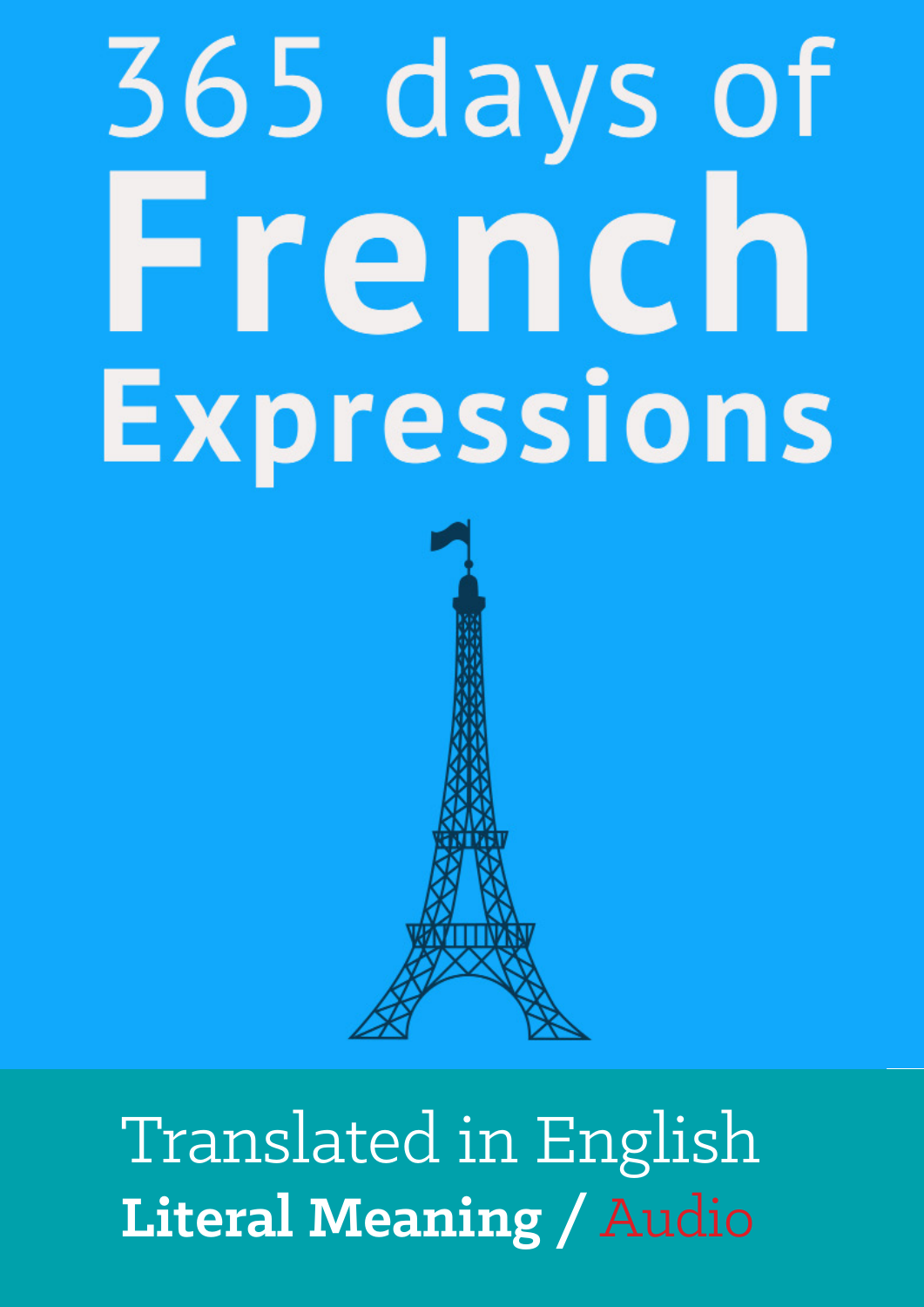### **365 Days of French Expressions by Frédéric BIBARD**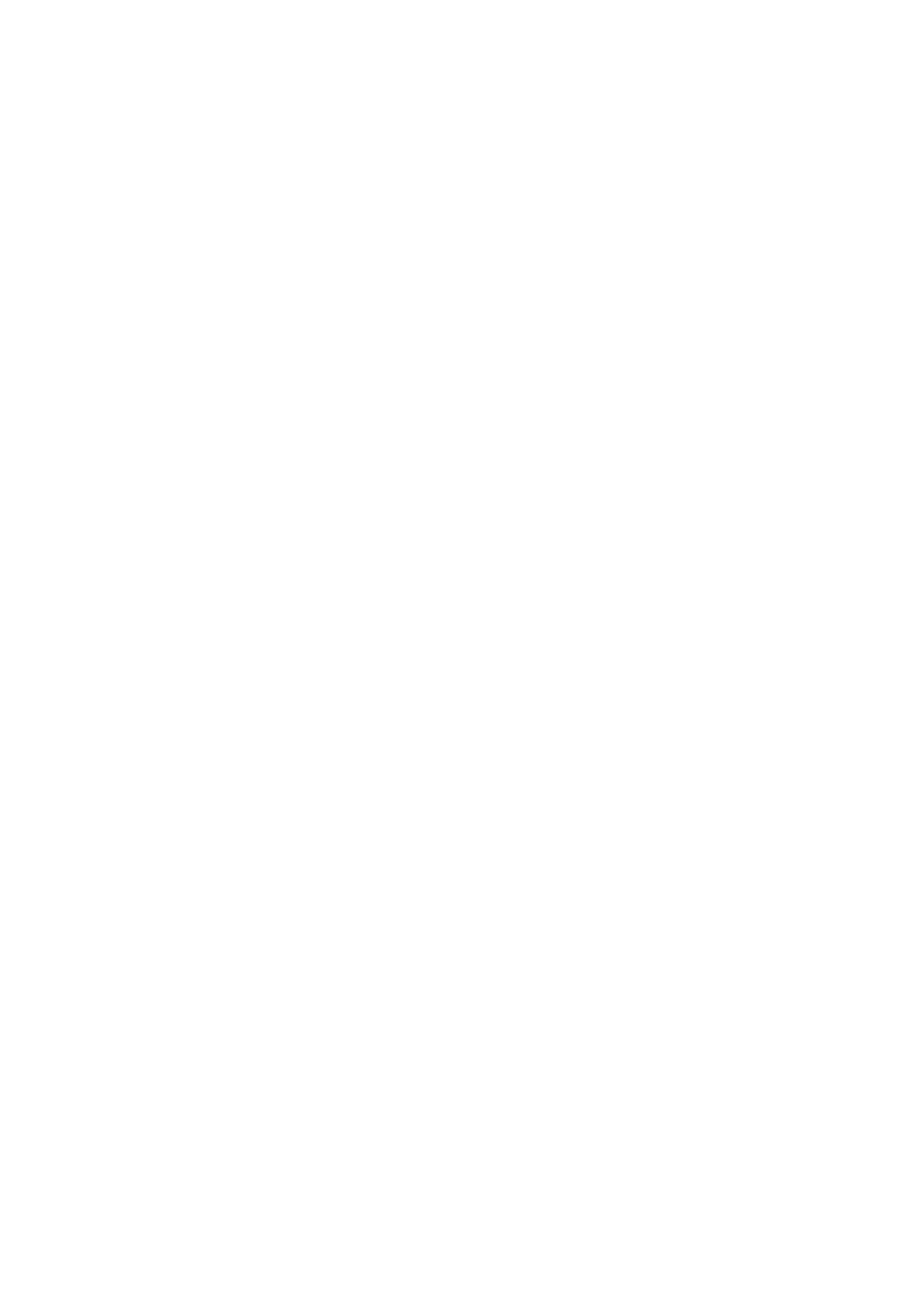**Contents**

| <b>Introduction:</b>                                        |            |
|-------------------------------------------------------------|------------|
| <b>Week1-52</b>                                             | $5 - 255$  |
| <b>How to download the MP3?</b><br><b>About the author:</b> | 256<br>257 |
|                                                             |            |
| <b>Others E-books:</b>                                      | 258        |
| <b>Podcast</b>                                              | 264        |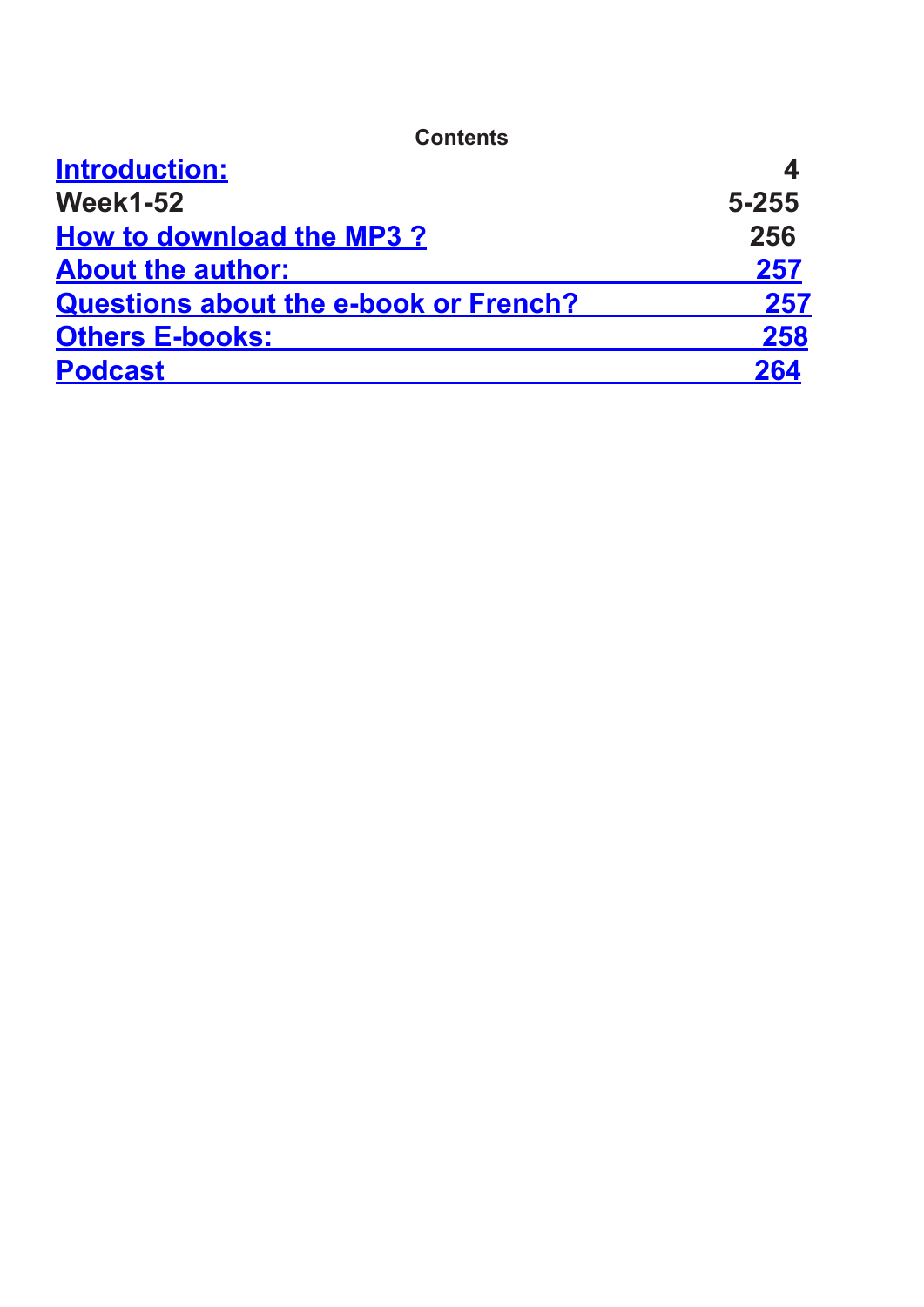#### *Introduction:*

This short e-book was designed to help you learn and memorize new French expressions.

Each French expression is explained with its English meaning, along with a literal translation. Most French learners find this method engaging, making the expressions easier to

#### *How to use this book:*

The book is structured to help you thoroughly understand each idiom and will look like this:

#### French Expression:

Avoir les chevilles qui enflent

Meaning:

**to have one's ankles swell**

Literal translation:

*To be very full of oneself*

#### *Develop a learning habit.*

« Quality is not an act, it is a habit. » - Aristotle.

This e-book contains 365 expressions so you can learn a new one every day. You can devour this e-book in few hours if you like, but if you can develop a learning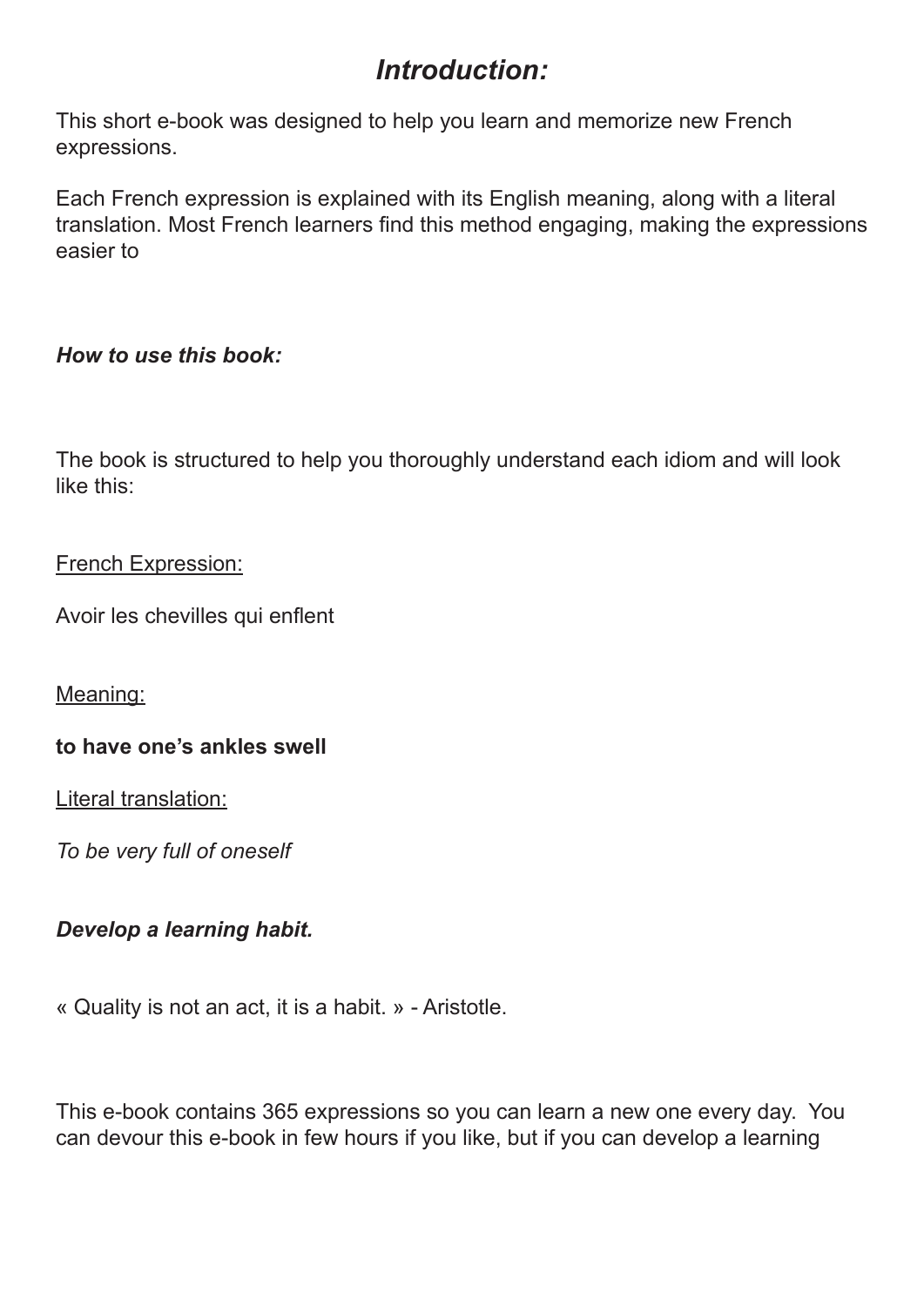habit by reviewing one expression per day it may be much more beneficial. This book can be the first step needed to create a lasting learning habit.

#### *Reinforce your learning by doing the exercises:*

To make sure you memorise the expression, at the end of each week you will have a short quiz based on what you've learned.

#### **Example**

1/ Explain this French expression « conduire comme un pied » in English.

2/ Can you translate « That's another story » in French?

You will find the answer in the following page.

These kinds of exercises are much more effective than multiple choice tests.

#### *Bonus - Practice Your Pronunciation with the free MP3s:*

You can download the MP3 recordings of the expressions. You will find the link to download the MP3 recordings **at the end of this e-book.**

**An audio clip for the French expression i**s also offered with this e-book: Learn On the Go. Duration 23 minutes.

You can read each sentence out loud to practice and perfect pronunciation.

**Your feedback is important to me:** Please do not hesitate to contact me at frederic@talkinfrench.com. If you find something that needs to be improved in this e-book, I will pay attention to your request. I want this to be the best French book of expressions in the market so I will be constantly updating this to make it better. Also, if you happen to visit France (Paris, in particular), feel free to contact me.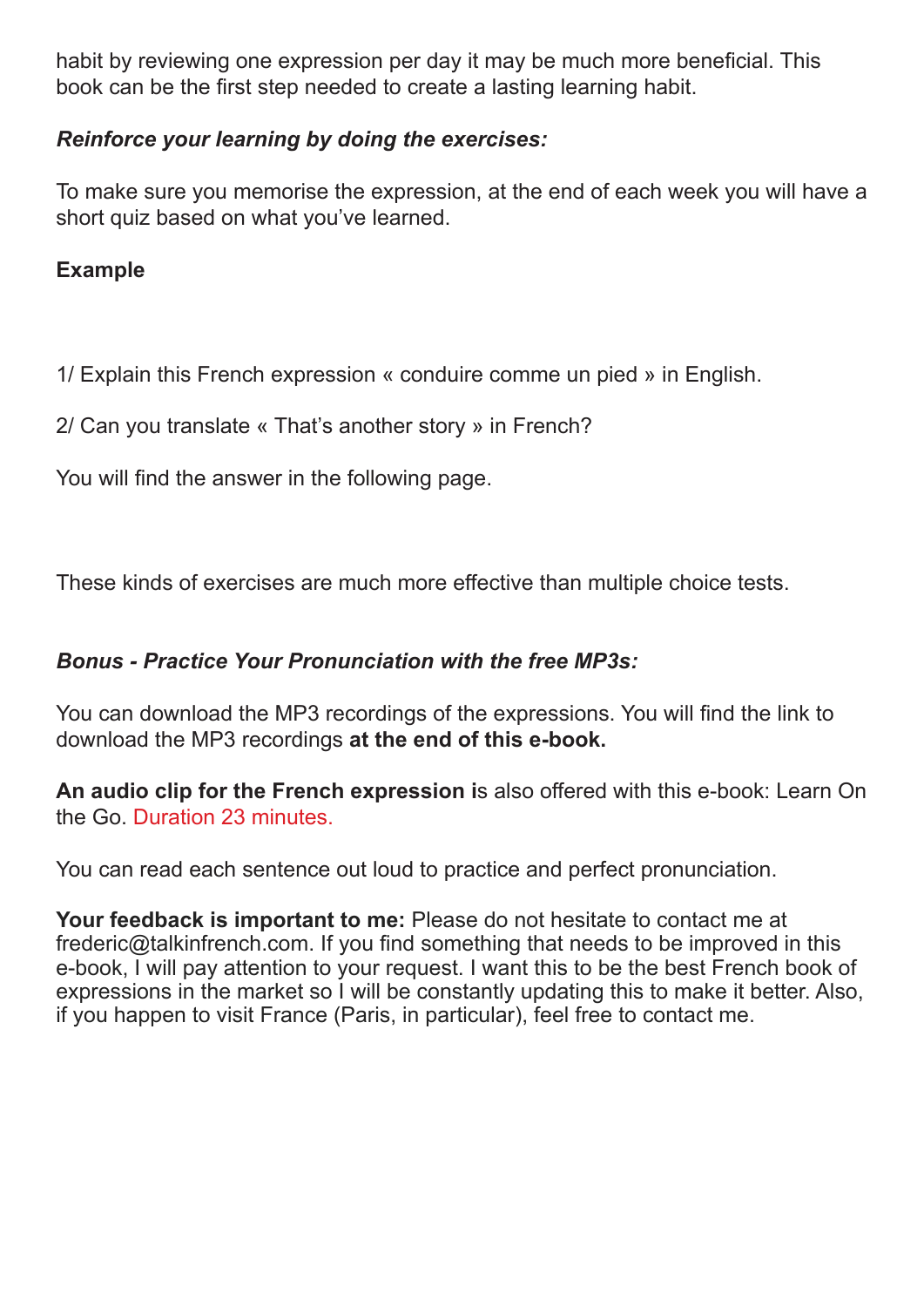#### **Week 1**

#### Day 1

... de cochon

**Added to make something worse or pejorative**

*Pig's ...*

*Example: Et il avait une haleine de cochon.- His breath was really too bad.*

Day 2

Connaître sur le bout des doigts

#### **To know something inside out**

*To know something like the tip of your fingers*

*Example:*

*Profitez du temps qu'il vous reste pour connaître la course sur le bout des doigts. - Use your remaining time to know the race inside out; all the information is here right at your fingertips!*

Day 3

Ça ne casse pas des briques **It has nothing to write home about** *It doesn't break bricks*

*Example: Graphiquement ça ne casse pas des briques. – Visually, it doesn't look that promising.*

> Day 4 Ça va être pour ma pomme **It's for yours truly** *It will be for my apple*

*Example: S'il s'enfuit, c'est pour ma pomme. - If he runs, it's on me.*

> Day 5 Avoir les chevilles qui enflent **To be very full of oneself** *To have one's ankles swell*

*Example: Il a les chevilles qui enflent. - Getting too big for his britches.*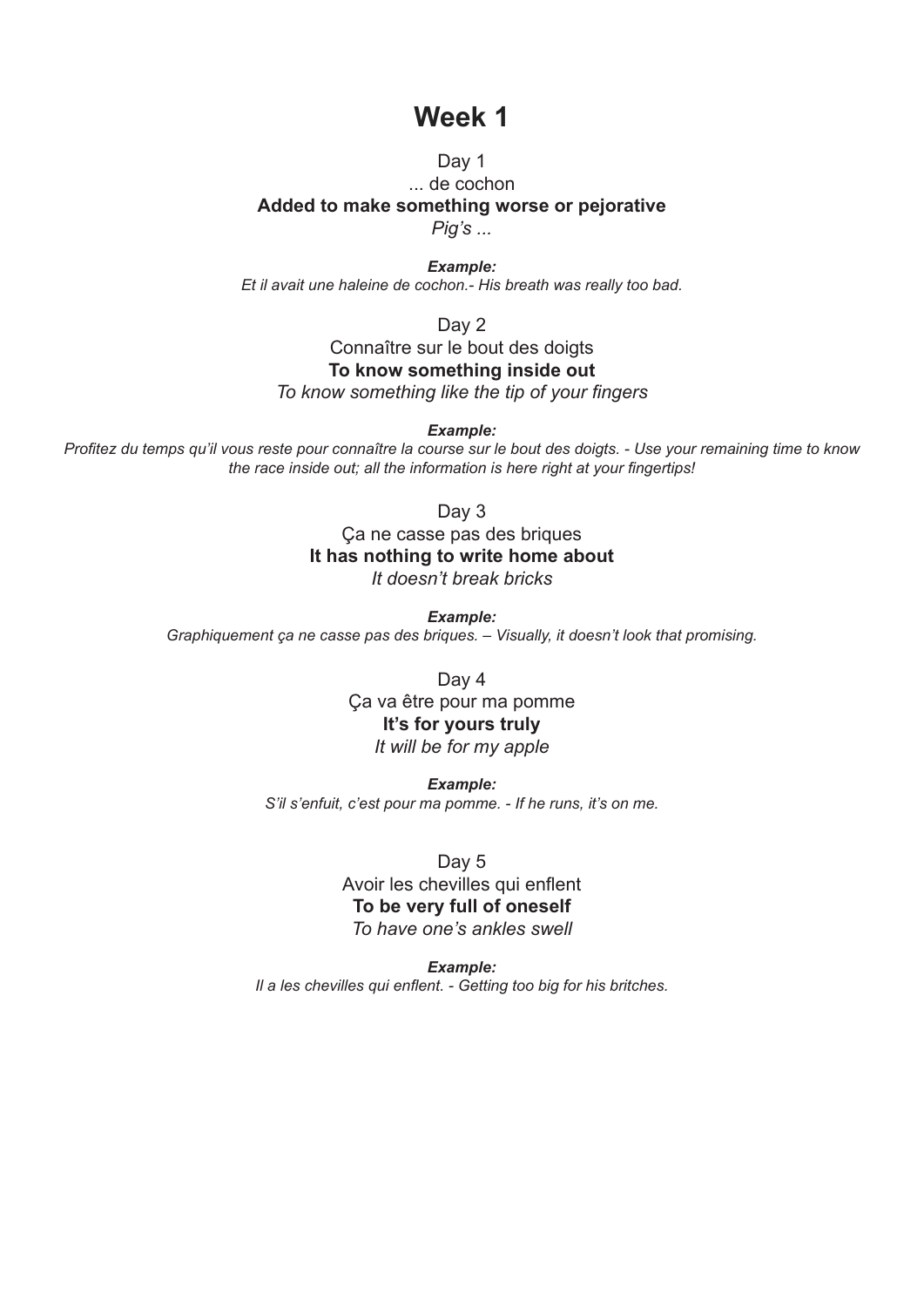#### Day 6 À cheval donné on ne regarde pas les dents **Don't look a gift horse in the mouth**

*One does not look at a given horse's teeth*

*Example:*

*Mais je ne suis pas du genre à cheval donné on ne regarde pas les dents. - But I'm not about to look a gift horse in the mouth.*

> Day 7 Chienne de grippe **A bad flu**  *Bitch of a flu*

> > *Example:*

*J'ai seulement une chienne de grippe depuis ce matin… - I only have a bad flu since this morning…*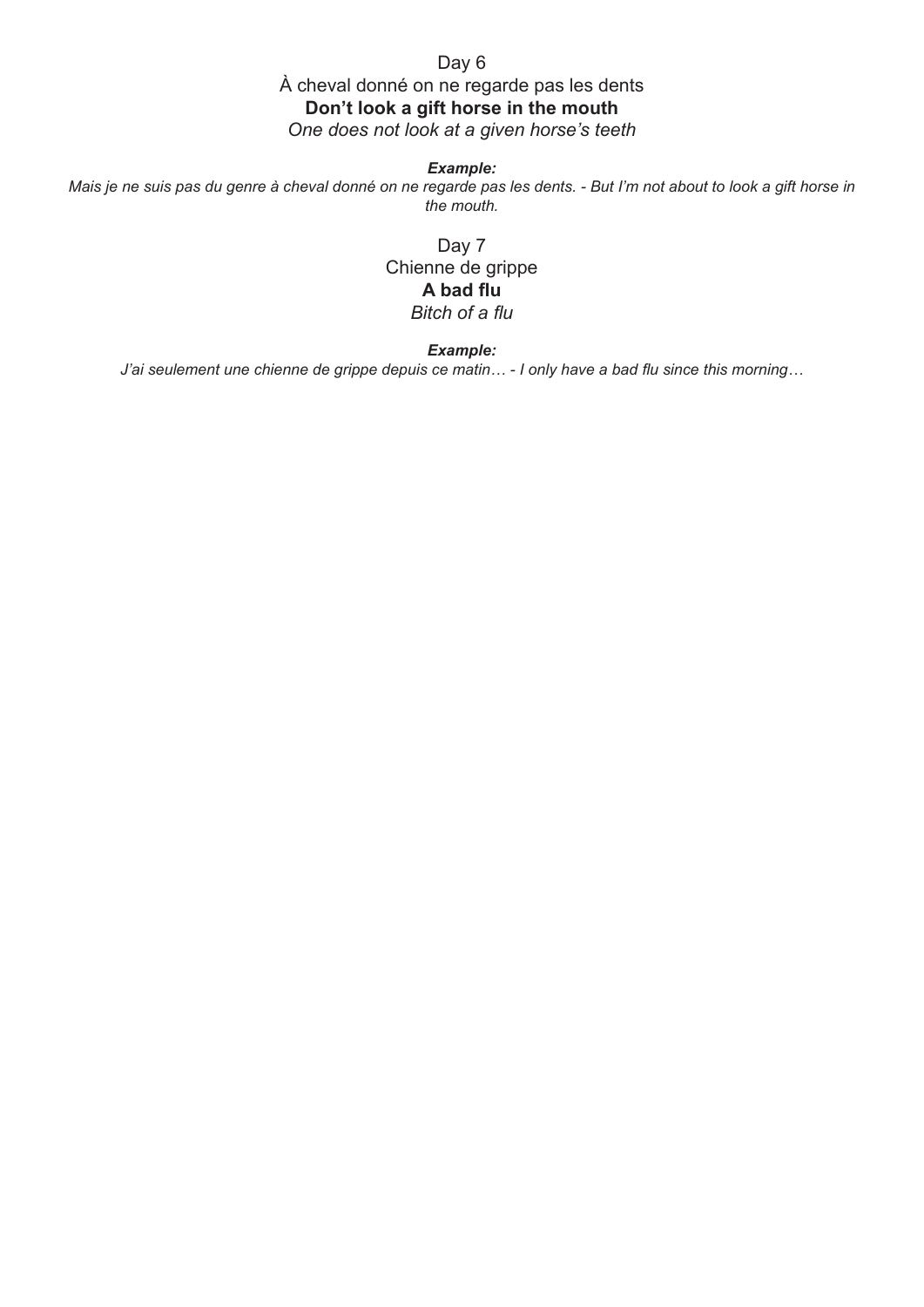#### **Week 1 Recap:**

1/ Explain this French expression «Ça ne casse pas des briques» in English.

2/ Can you translate «It's for yours truly» in French?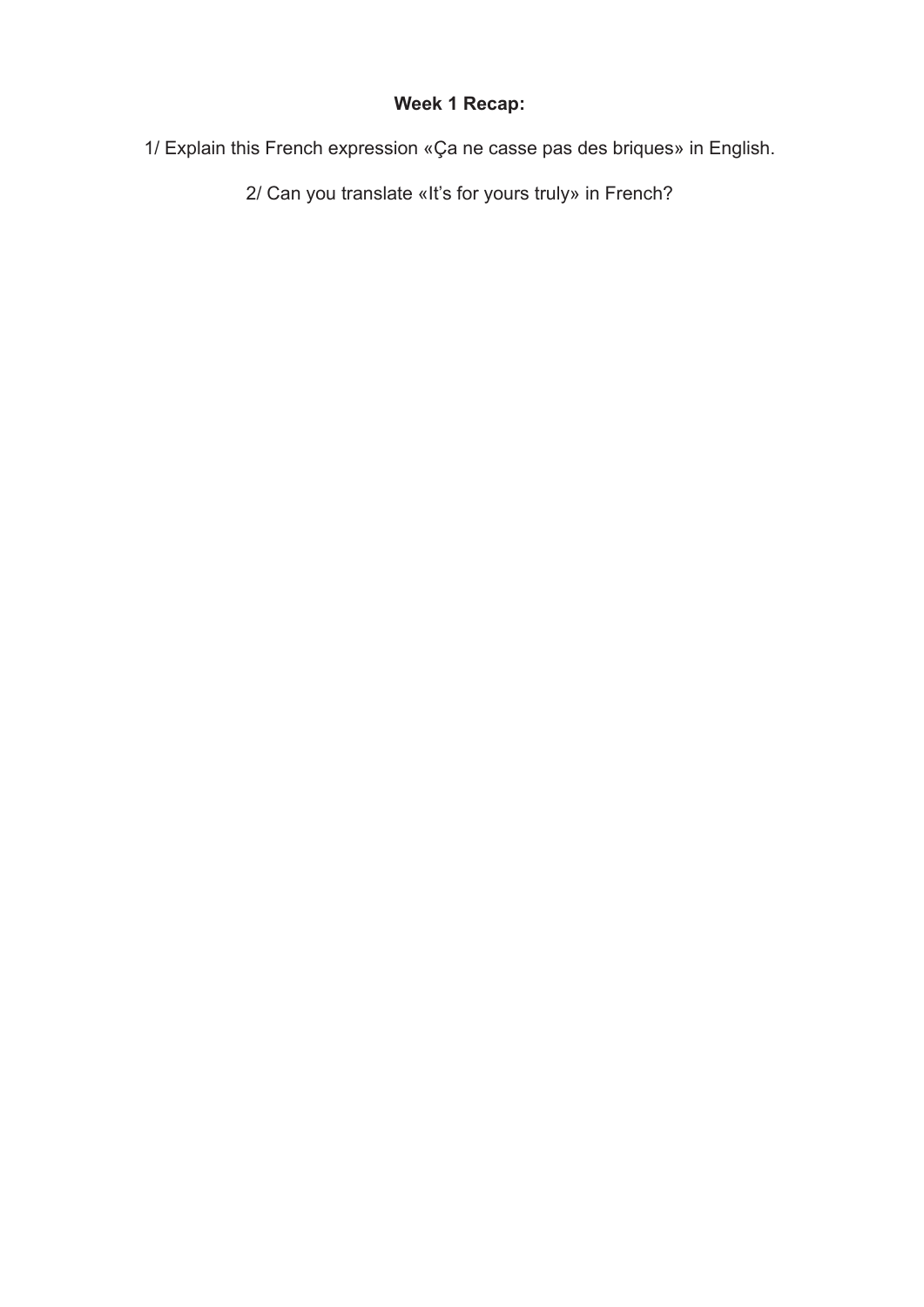#### **Answer:**

Ça ne casse pas des briques **It has nothing to write home about** *It doesn't break bricks*

> Ça va être pour ma pomme **It's for yours truly** *It will be for my apple*